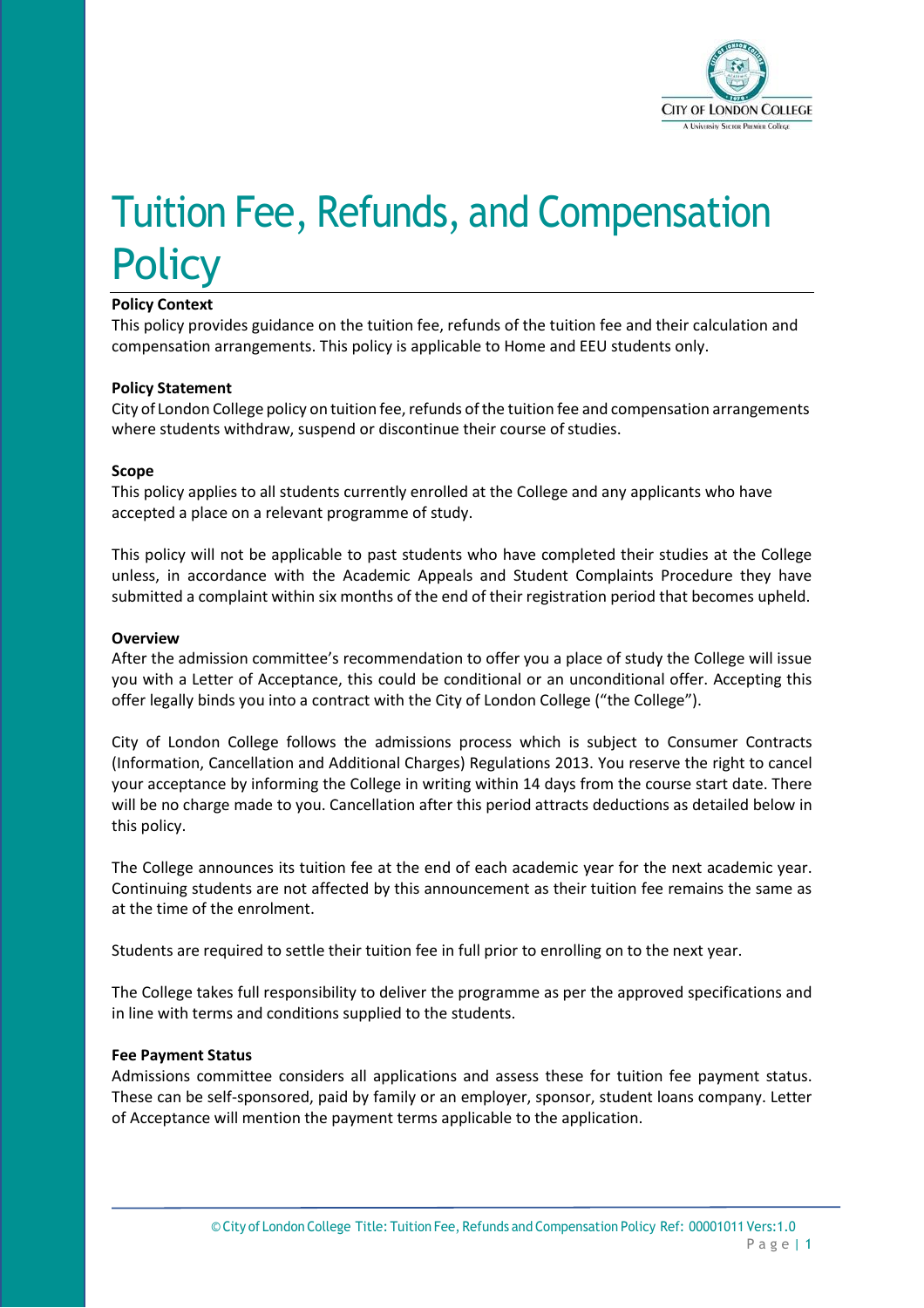### **Setting Fees**

Tuition fees are set annually. These are approved by the Governors on the recommendation of the College Finance and Resources Committee.

#### **Withdrawals, Interruptions and Changes**

In case you need to withdraw or suspend your studies you need to notify the college by submitting the completed application form, available from the College reception. Non-attendance is not accepted as a withdrawal or suspension until a completed form is submitted by you or you have received a written notification from the college. Retrospective withdrawals are not permitted. Please feel free to discuss matters in confidence with a member of staff at the registry office to consider various options available to you.

Tuition fees are due up to the date of withdrawal where a student has been withdrawn by the registry office.

Where a student withdraws, or interrupts, within 14 days of start of the course, no tuition fees will be charged and any student loan applied for will not be payable.

| <b>Withdrawal Time</b>                                                                            | <b>Tuition Fee Liability %</b> |
|---------------------------------------------------------------------------------------------------|--------------------------------|
| After 3 weeks from the start of course<br>up to the end of the term during which course commenced | 25%                            |
| From the beginning of Term 2                                                                      | 50%                            |
| From the beginning of Term 3                                                                      | 100%                           |

Thereafter, tuition fee liability will increase as below:

#### **Change in Mode of Study**

If a student transfers from mode of study (for example full time to part time) they will be charged a pro rata fee based on the period of study at the relevant mode. This may result in an increase or a decrease in the fee. Therefore, students are encouraged to seek guidance from the team at the registry office to consider their options. Where the fees are paid in advance then a pro-rata adjustment will be made to their fee account.

#### **Change in Programme of Study**

If a student changes programme of study (for example Computing to Business) they will be charged a pro rata fee based on the period of study at the relevant mode. This may result in an increase or a decrease in the fee. Therefore, students are encouraged to seek guidance from the team at the registry office to consider their options. Where the fees are paid in advance then a pro-rata adjustment will be made to their fee account.

#### **Refunds**

Where a tuition fee has been paid in full advance of the course commencement date any refunds due will be calculated as follows: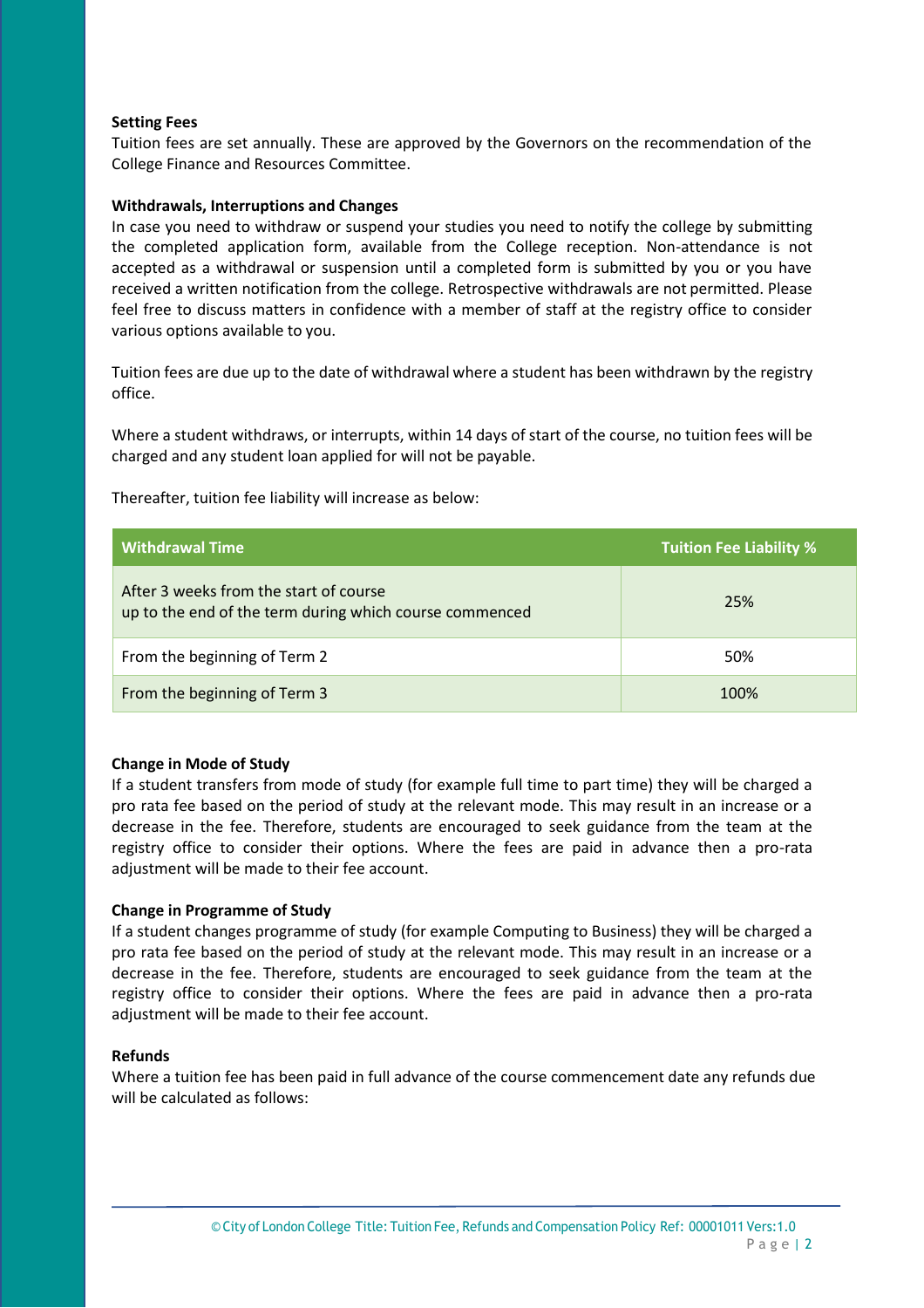| <b>Withdrawal Time</b>                                                                            | <b>Tuition Fee Liability %</b> |
|---------------------------------------------------------------------------------------------------|--------------------------------|
| After 3 weeks from the start of course<br>up to the end of the term during which course commenced | 25%                            |
| From the beginning of Term 2                                                                      | 50%                            |
| From the beginning of Term 3                                                                      | 100%                           |

#### **Programme or Institutional Closure**

Due to unforeseen or in extreme circumstances a programme of study may have to terminate under the programme closure process policy. In such circumstances where practical students will be taught and assessed to the end of the module(s) being taught at the time, thus achieving the academic credit(s) to transfer to another institution. The college will ensure that affected students(s) receive the award that recognises the stage they have reached.

Where it is not possible to continue study in some cases this may result in a financial loss in which case each situation will need individual consideration. The outcome of this consideration may include compensation and lost time.

Compensation and Support for students in the event the College is unable to continue to offer tuition As part of the College's Student Protection Plan the College will continue to teach the course as a teach-out where possible in order to complete your course. In cases where this is not practical the college will support you in transferring to another provider to enable you to complete your studies. In the event that this results in additional expenses these will be refunded to you in line with this policy.

#### **Process of Refund**

Refunds will be paid by the same method and to the same account as the funds was originally received. All refunds are returned to the source. If the payments were made by credit or debit card (either online or offline) refunds will be credited back to the card charged with the original payment. No refund is made for bank or other charges incurred.

In an exceptional circumstances, where a refund has to be made to someone other than the original payer, a written legally binding authorisation must be obtained from the original payer prior to the refund being processed.

Approved refunds due will be processed within 14 days from receipt of the Refund request form.

If the fees were paid by a sponsor or other organisation for example Student Loans Company, the refund will be paid to the sponsor or to the same organisation from where the payment originated.

Refunds will not be paid in cash.

#### **Claiming a refund**

All refunds can be communicated with the College finance office in person, via email finance  $@clc$ [london.ac.uk](mailto:finance@clc-london.ac.uk) or by telephone 020 7247 2177.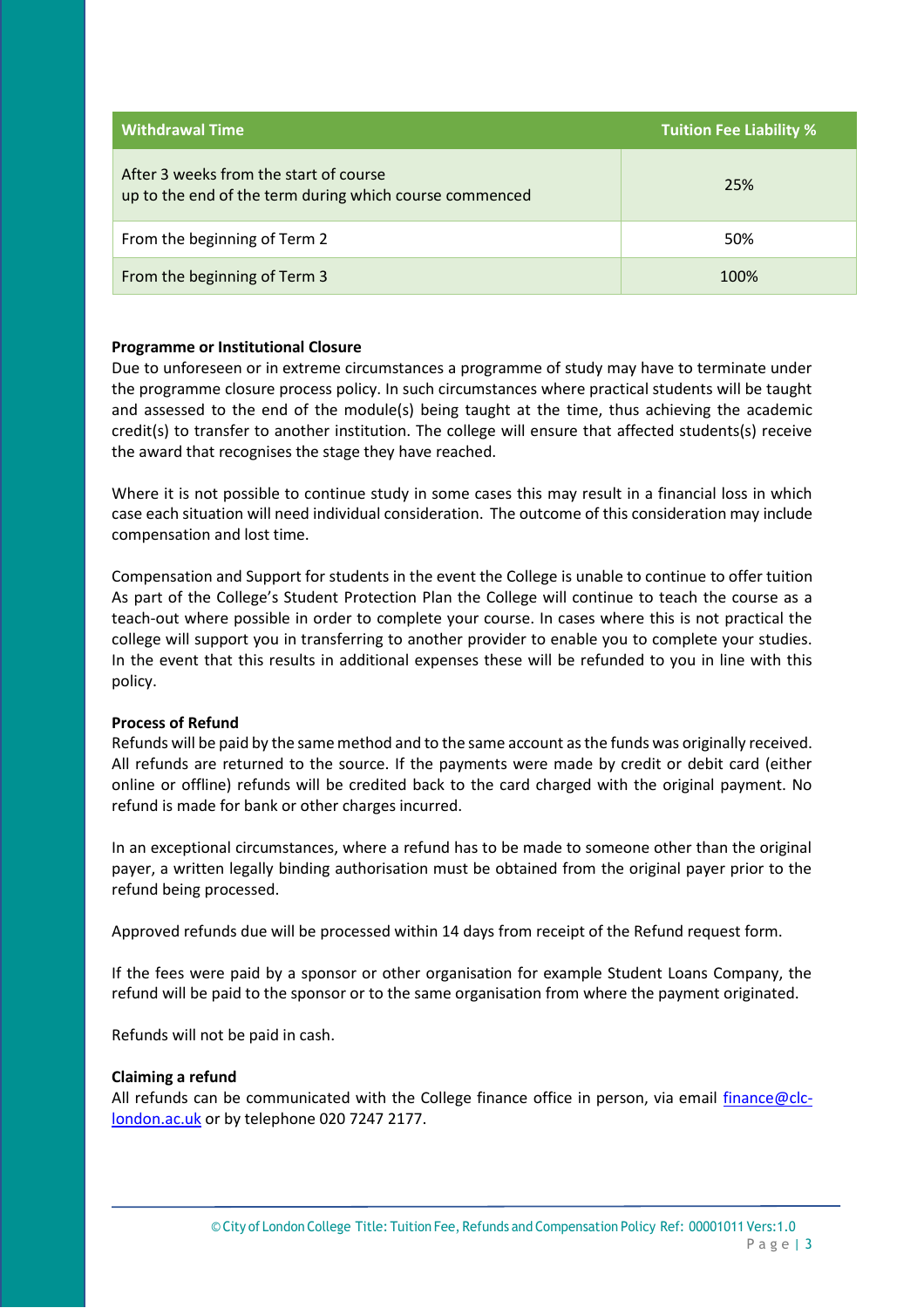### **Payments of Scholarships and Bursaries**

City of London College offers scholarships, fee waivers and bursaries.

Fee waivers represent a reduction in the chargeable tuition fee.

Scholarships are adjusted against the tuition fee whereby part or full tuition fee shall not be payable.

### **Bursaries are paid directly to the student.**

In case of programme or institution closure, fee waiver, scholarships, bursaries offered by the college will be honoured. Any awards made by the external bodiesshall be bound by the terms and conditions of the relevant awarding body.

## **Compensation and Support**

Compensation will be awarded if clear, recognisable and material loss is suffered and evidenced by the student. This normally falls into two categories:

A – Compensating a student for wasted out-of-pocket expenses they have incurred, which were paid to someone other than the College (such as travel costs)

B – An amount to recompense for material disadvantage to the student arising from a failure by the College to discharge its duties appropriately.

Compensation may take the form of a financial payment, a discount, or some other form of benefit. It is possible that in the case of a complaint about an element of a programme of study or learning experience this could be settled without the need for a refund or financial compensation. In these cases this might include an apology, a goodwill gesture or in the case of the complaint relating to the quality of a programme of study this could include repeating a part of the course that did not meet the expected standard.

In accordance with the OIA guidance on considering whether it is appropriate to recommend compensation payments to higher education students for distress and inconvenience the following guidelines will apply in in such cases:

Indicative Compensation Bands Distress and Inconvenience Awards for Higher Education Students are as follows:

#### **Moderate Up to £300**

An act or omission of the college which has caused some distress and inconvenience in the short term (e.g. less than 6 months).

Moderate delays (i.e. less than 6 months) or other procedural irregularities on the part of the college where there is evidence to suggest the student suffered material disadvantage.

# **Substantial Between £301 and £1,250**

An act or omission of the college which has caused some distress and inconvenience in the long term (e.g. more than 6 months).

Substantial mishandling of the complaint by the college which has resulted in or caused unreasonable or avoidable substantial delay (e.g. over 6 months) where there is evidence to suggest the student suffered material disadvantage.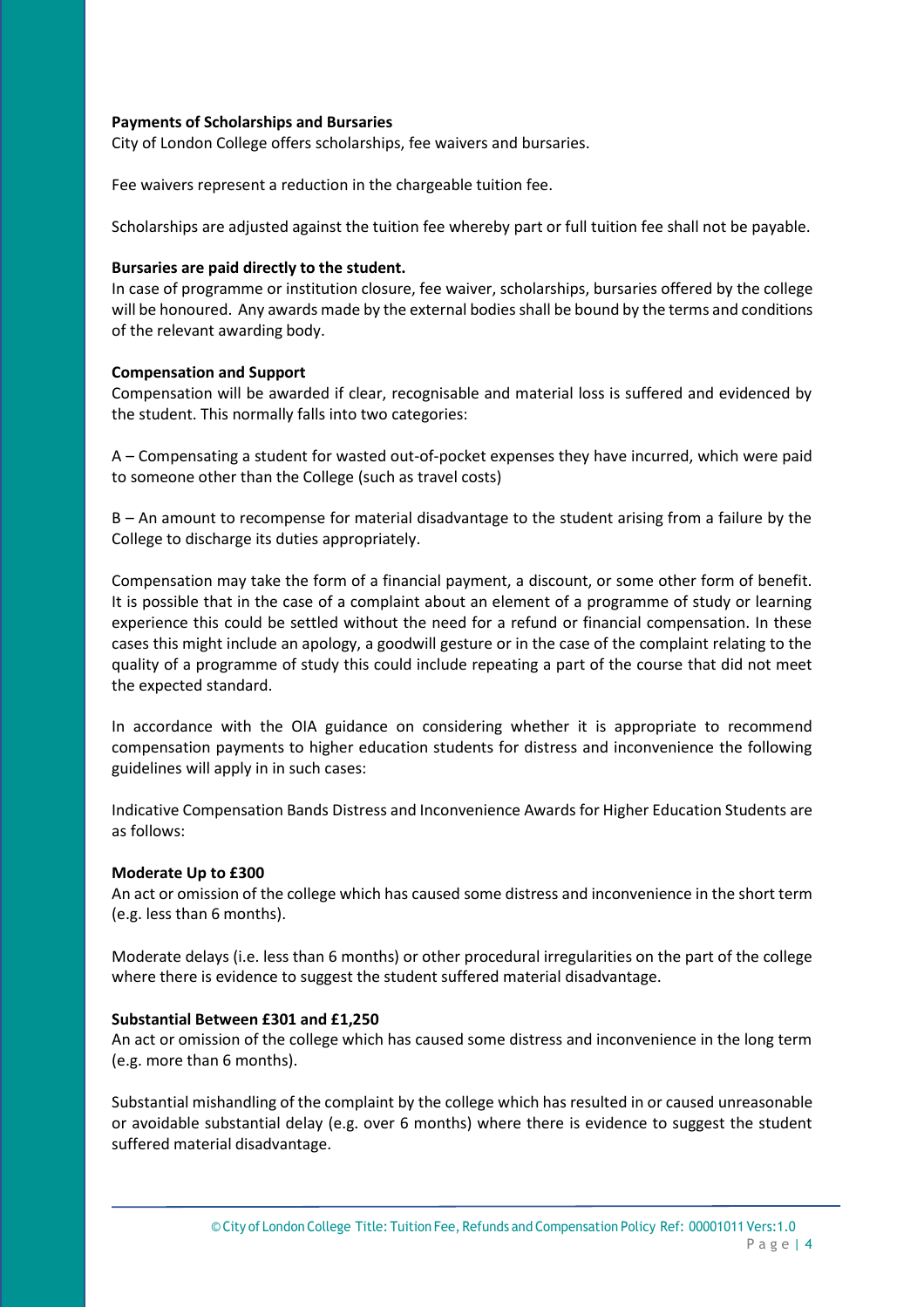#### **Severe Between £1,251 and £3,000**

Cogent and contemporaneous evidence to suggest that as a result of the college's acts or omissions the student has suffered from ill health.

Major maladministration, procedural flaws, delays or other breaches of natural justice in the college's internal process resulting in material disadvantage to the student.

Where there has been a clear material disadvantage to a student as a result of the college's acts or omissions, but a practical remedy is inappropriate orimpossible.

The above amounts are indicative only and any compensation payments will be determined by the specific circumstances applicable to the student. Any payments over £3,000 will only be considered in exceptional circumstances by the College Finance Committee.

#### **Making a claim for compensation**

The College's Academic appeals and Student Complaints procedure is the process that provides students with effective consideration of any claim for financial or other compensation. This outlines the process that will be followed by the College in dealing with any complaint and also details the process that a student should follow if they are unhappy with the outcome of a complaint and wish to progress their complaint to the office of the Independent Adjudicator (OIA).

The College will put in place measures each year depending on the total number of students to provide refunds and compensation for those small number of students for whom it has identified an increased risk of non-continuation of study. College insurance policy is also reviewed annually to maintain business continuity risk.

#### **External Review**

In cases where student remains dissatisfied with the outcome of a claim for compensation, the student may apply for a review of the claim by the Office of the Independent Adjudicator for Higher Education [\(http://www.oiahe.org.uk/\)](http://www.oiahe.org.uk/) (OIA).

The Office for Students (OFS) has a remit to create and oversee a regulatory environment in higher education which puts the interests of students at the heart of the system, focusing on choice and competition. Therefore, the College's Quality Enhancement and Standards Committee ensures that the provision of courses offered by the College meets the requirements of its validating partner universities, awarding bodies, theOffice for Students(OFS), the office forthe Independent Adjudicator (OIA), the Quality Assurance Agency, and the Competition and Markets Authority (CMA). Consumer Contracts (Information, Cancellation and Additional Charges) Regulations 2013 are observed when reviewing this policy.

#### **Governance Requirements**

This policy is part of the College's Student Protection Plan and reflects the commitment to the student experience and to supporting students to achieve their academic outcomes. Staff are expected to be familiar with the policy and contribute to the effective implementation. The Director of Finance has the overall responsibility for this policy. The college will review this policy annually alongside the Student Protection Plan.